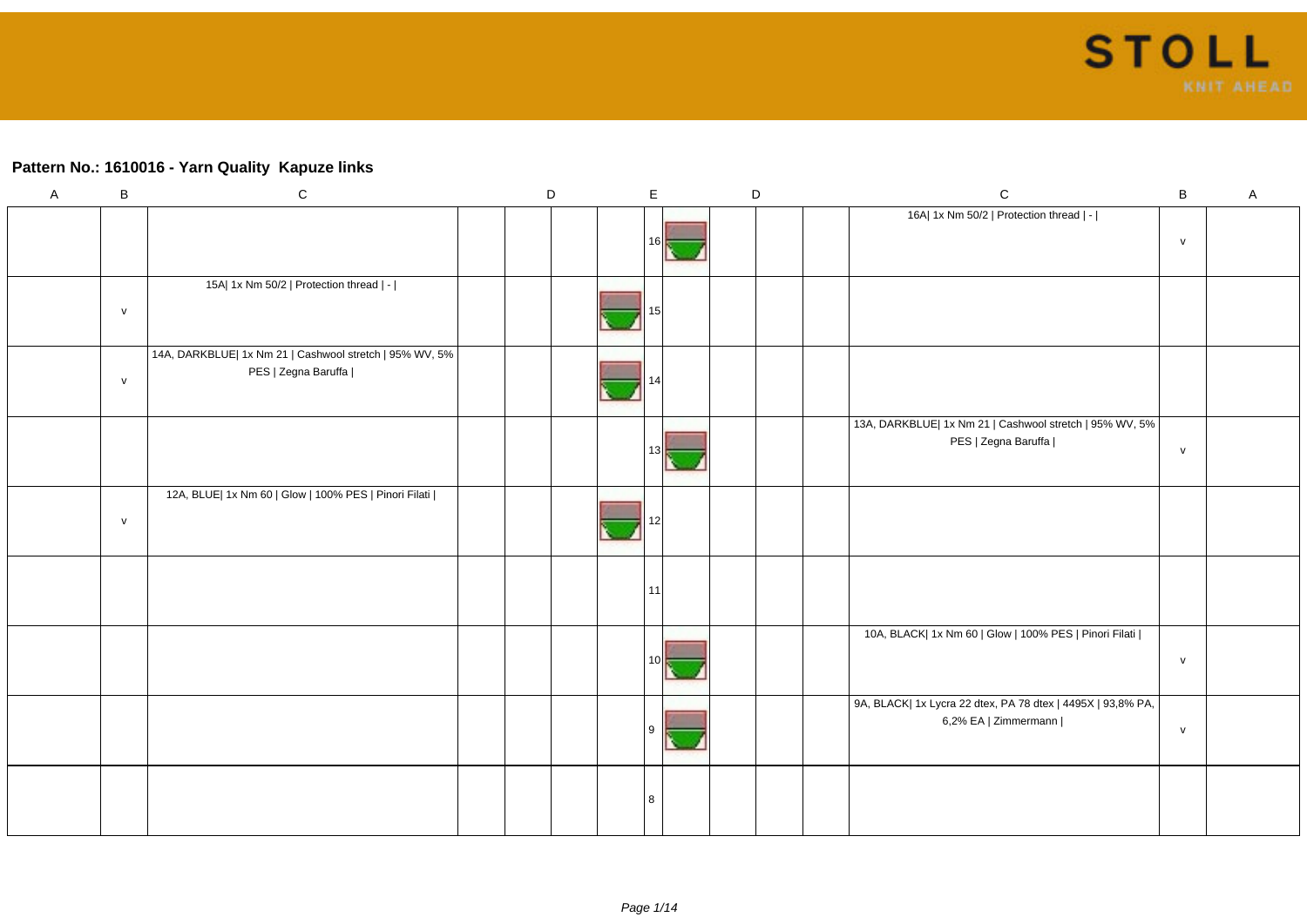

|              |                                                                               |  |  | 6              |  |  |  |  |
|--------------|-------------------------------------------------------------------------------|--|--|----------------|--|--|--|--|
|              |                                                                               |  |  | 5              |  |  |  |  |
| $\mathsf{v}$ | 4A, DARKBLUE  1x Nm 21   Cashwool stretch   95% WV, 5%<br>PES   Zegna Baruffa |  |  |                |  |  |  |  |
| $\mathsf{v}$ | 3A, BLACK  1x Nm 60   Glow   100% PES   Pinori Filati                         |  |  |                |  |  |  |  |
|              |                                                                               |  |  | $\overline{2}$ |  |  |  |  |
| $\mathsf{v}$ | 1A  -   -   Draw separation thread   -                                        |  |  |                |  |  |  |  |













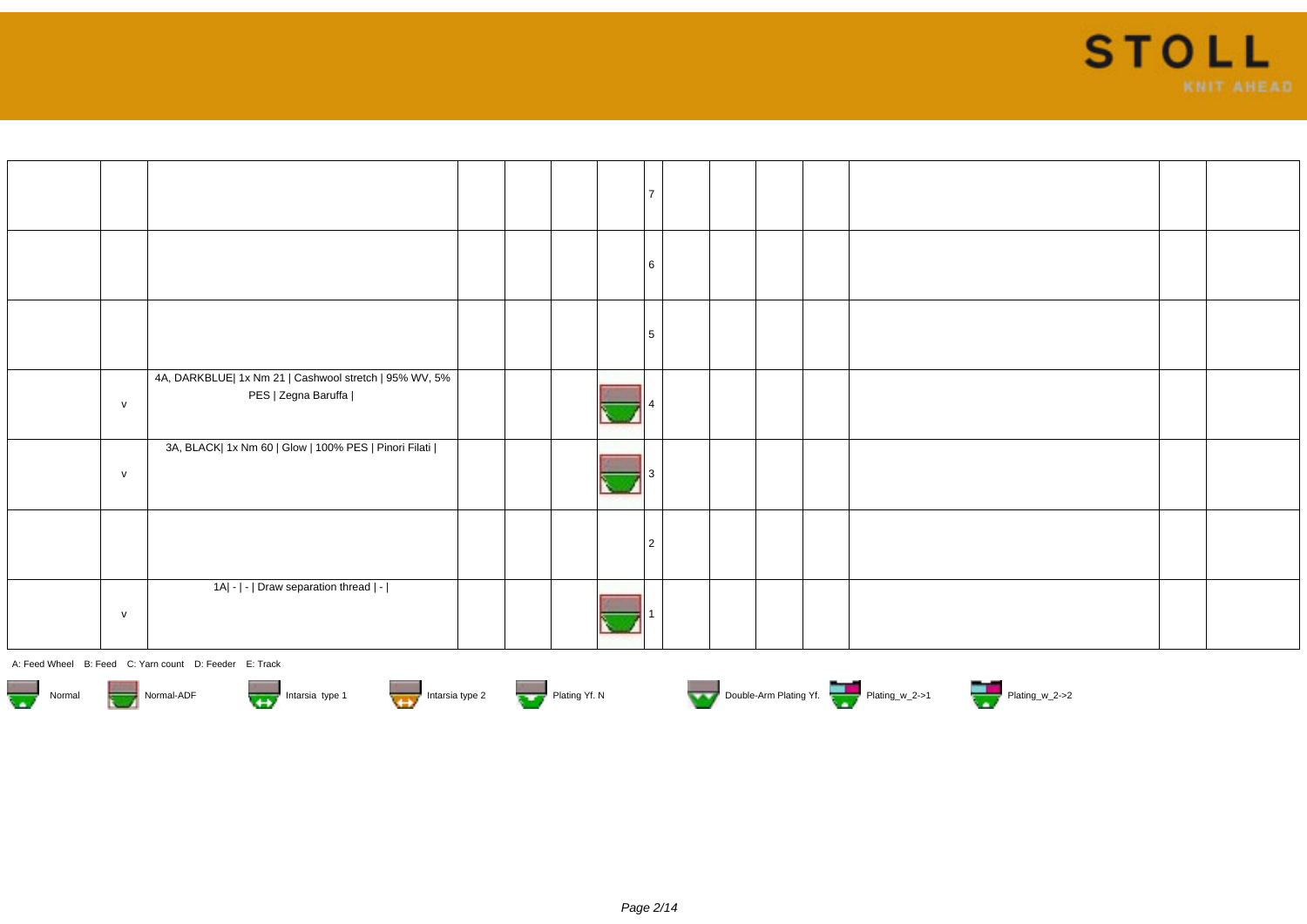### **Pattern No.: 1610016 - Yarn Quality Seitenteil(e) links**

| $\mathsf{A}$ | $\sf B$   | ${\rm c}$                                                                      | D |  | $\mathsf E$     |  | $\mathsf D$ | ${\bf C}$                               | $\sf B$      | $\mathsf{A}$ |
|--------------|-----------|--------------------------------------------------------------------------------|---|--|-----------------|--|-------------|-----------------------------------------|--------------|--------------|
|              |           |                                                                                |   |  | 161             |  |             | 16A  1x Nm 50/2   Protection thread   - | $\mathsf{v}$ |              |
|              |           |                                                                                |   |  | 15              |  |             |                                         |              |              |
|              | ${\sf v}$ | 14A, DARKBLUE  1x Nm 21   Cashwool stretch   95% WV, 5%<br>PES   Zegna Baruffa |   |  |                 |  |             |                                         |              |              |
|              |           |                                                                                |   |  | 13              |  |             |                                         |              |              |
|              | ${\sf v}$ | 12A, BLUE  1x Nm 60   Glow   100% PES   Pinori Filati                          |   |  |                 |  |             |                                         |              |              |
|              | ${\sf V}$ | 11A, MARINE  1x Nm 30   Viscrepe   100% VI   Filpucci                          |   |  |                 |  |             |                                         |              |              |
|              |           |                                                                                |   |  | 10 <sup>1</sup> |  |             |                                         |              |              |
|              |           |                                                                                |   |  | l 9             |  |             |                                         |              |              |
|              |           |                                                                                |   |  |                 |  |             |                                         |              |              |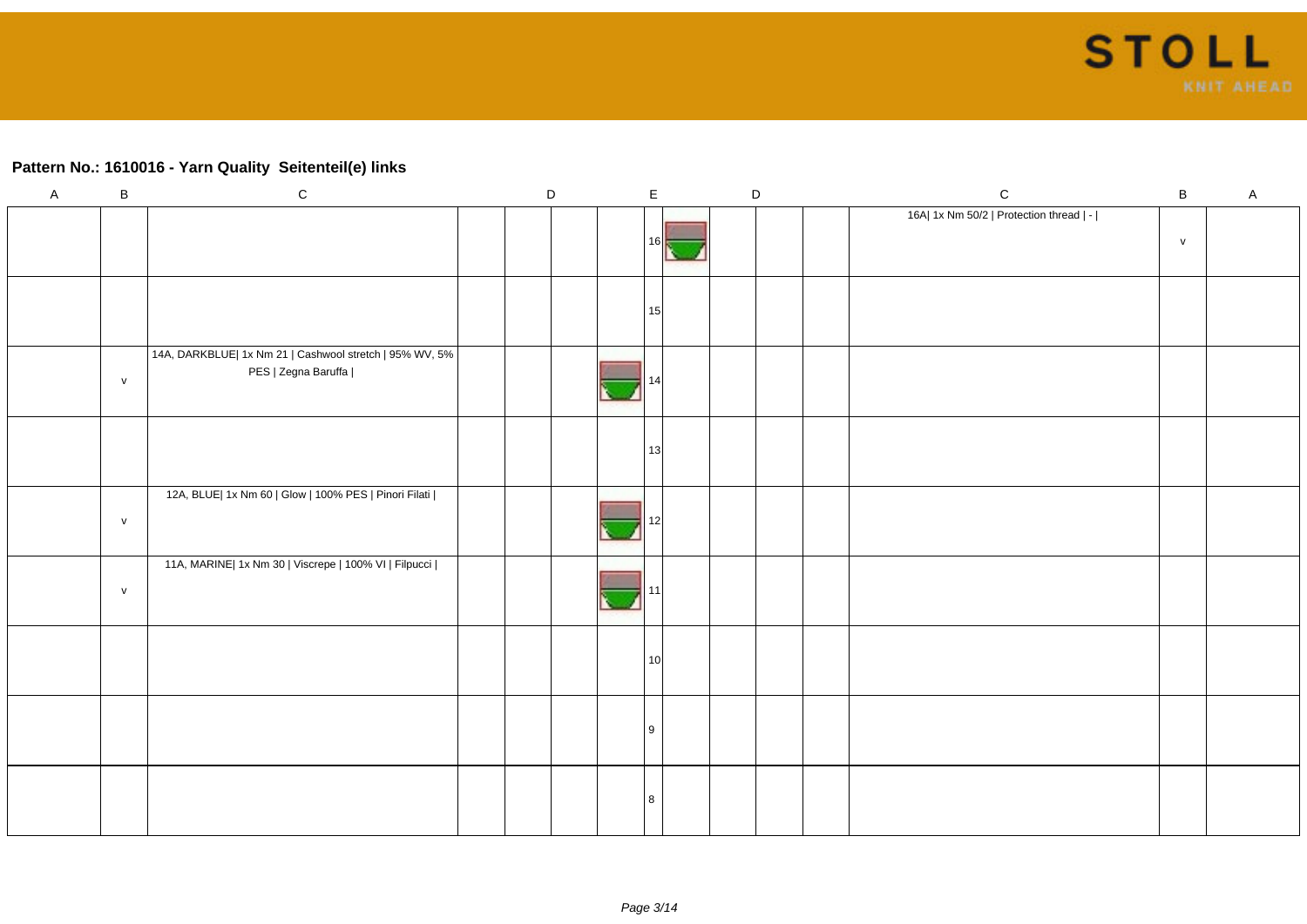

|   |                                                       |  | $\overline{7}$ |  |  |  |  |
|---|-------------------------------------------------------|--|----------------|--|--|--|--|
| V | 6A, BLUE  1x Nm 60   Glow   100% PES   Pinori Filati  |  |                |  |  |  |  |
| V | 5A, BLACK  1x Nm 60   Glow   100% PES   Pinori Filati |  |                |  |  |  |  |
|   |                                                       |  | $\overline{4}$ |  |  |  |  |
|   |                                                       |  | 3              |  |  |  |  |
|   |                                                       |  | 2              |  |  |  |  |
| V | 1A  -   -   Draw separation thread   -                |  |                |  |  |  |  |









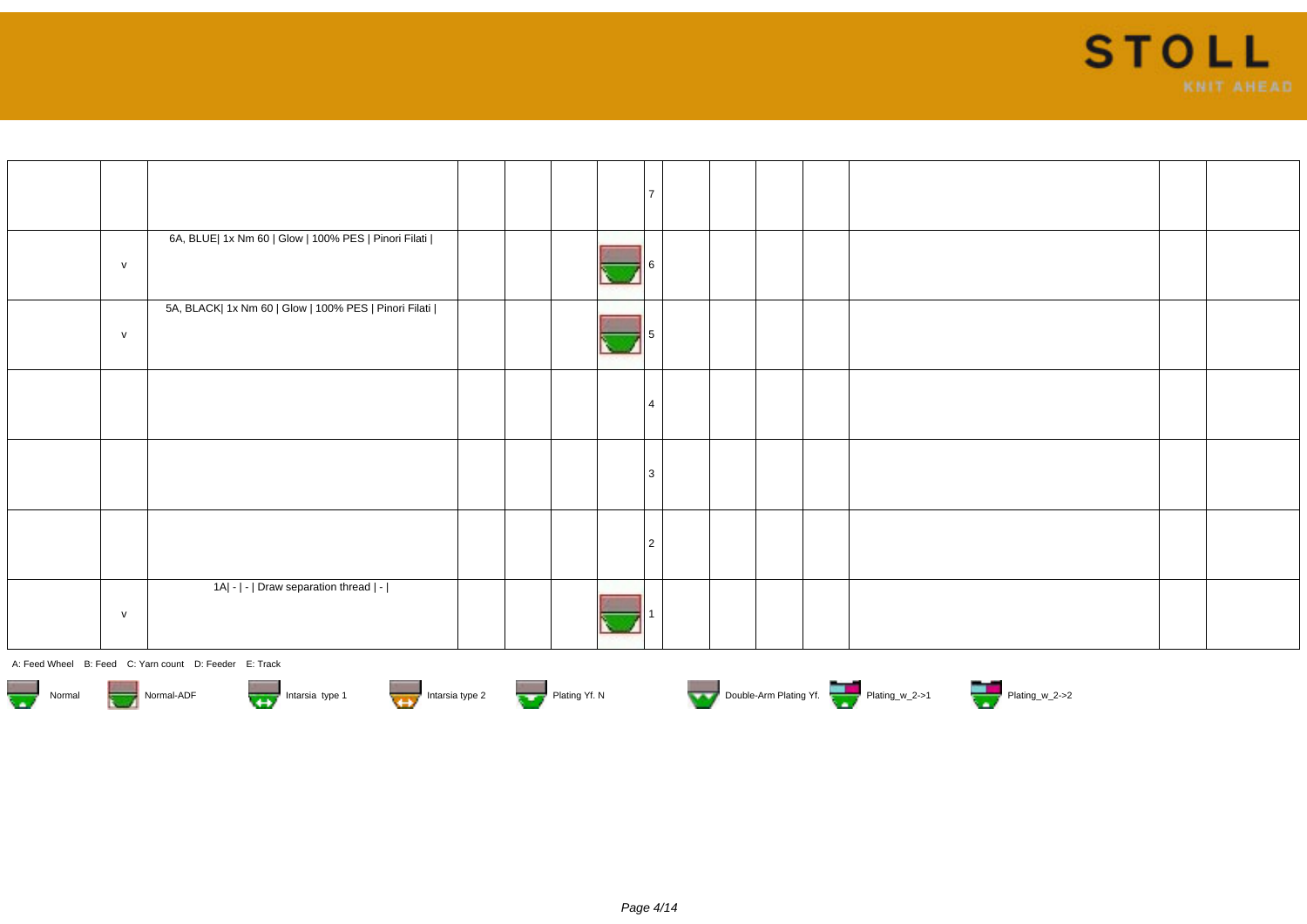### **Pattern No.: 1610016 - Yarn Quality Seitenteil(e) rechts**

| $\mathsf{A}$ | $\sf B$      | ${\rm c}$                                                                      | D |  | $\mathsf E$     | $\mathsf D$ |  | $\mathsf C$                             | $\, {\bf B}$ | $\mathsf{A}$ |
|--------------|--------------|--------------------------------------------------------------------------------|---|--|-----------------|-------------|--|-----------------------------------------|--------------|--------------|
|              |              |                                                                                |   |  | 161             |             |  | 16A  1x Nm 50/2   Protection thread   - | $\mathsf{v}$ |              |
|              |              |                                                                                |   |  | 15              |             |  |                                         |              |              |
|              | $\mathsf{V}$ | 14A, DARKBLUE  1x Nm 21   Cashwool stretch   95% WV, 5%<br>PES   Zegna Baruffa |   |  |                 |             |  |                                         |              |              |
|              |              |                                                                                |   |  | 13              |             |  |                                         |              |              |
|              | ${\sf v}$    | 12A, BLUE  1x Nm 60   Glow   100% PES   Pinori Filati                          |   |  |                 |             |  |                                         |              |              |
|              | $\mathsf{V}$ | 11A, MARINE  1x Nm 30   Viscrepe   100% VI   Filpucci                          |   |  |                 |             |  |                                         |              |              |
|              |              |                                                                                |   |  | 10 <sup>1</sup> |             |  |                                         |              |              |
|              |              |                                                                                |   |  | l 9             |             |  |                                         |              |              |
|              |              |                                                                                |   |  | -8              |             |  |                                         |              |              |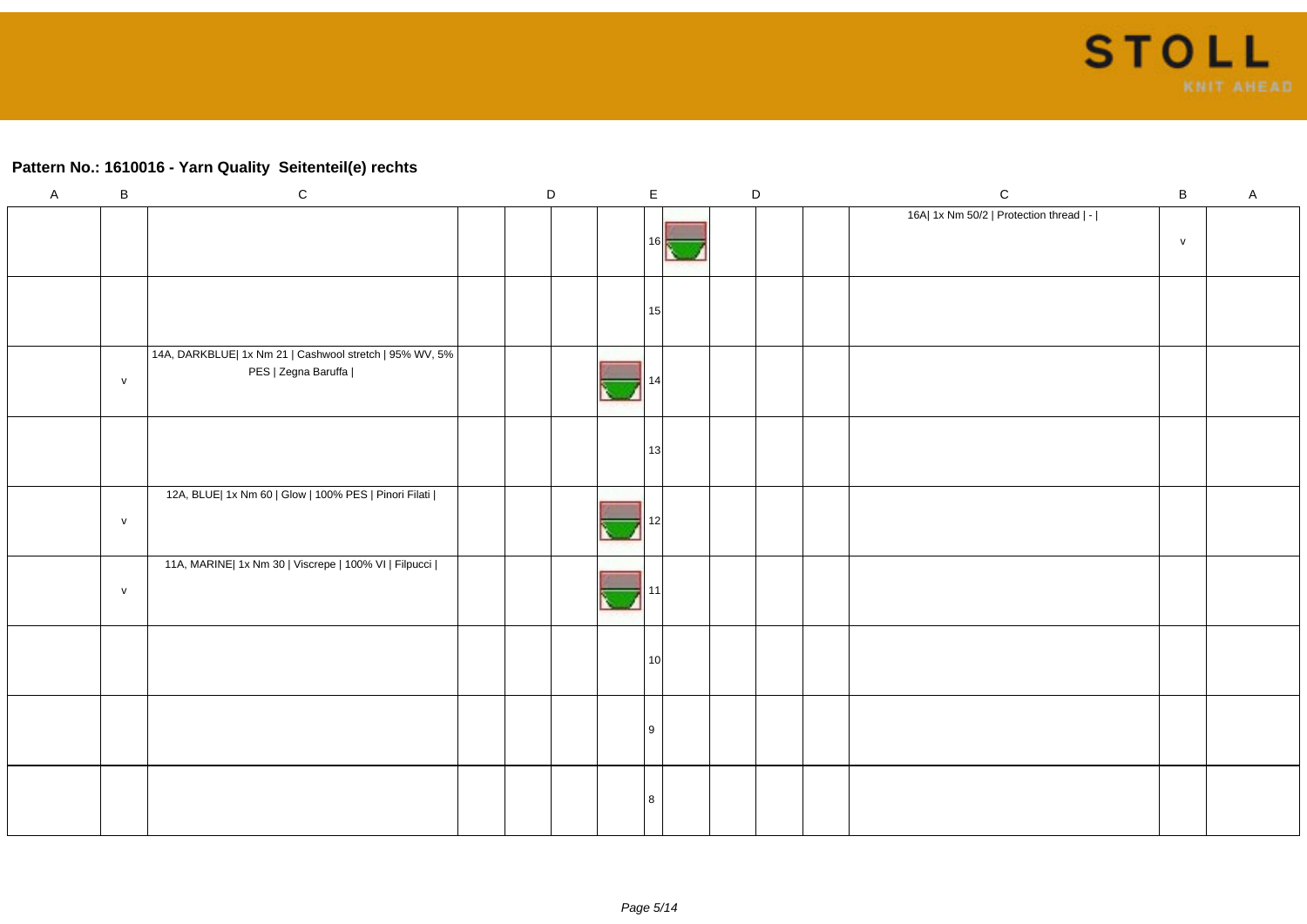

|   |                                                       |  | $\overline{7}$ |  |  |  |  |
|---|-------------------------------------------------------|--|----------------|--|--|--|--|
| V | 6A, BLUE  1x Nm 60   Glow   100% PES   Pinori Filati  |  |                |  |  |  |  |
| V | 5A, BLACK  1x Nm 60   Glow   100% PES   Pinori Filati |  |                |  |  |  |  |
|   |                                                       |  | $\overline{4}$ |  |  |  |  |
|   |                                                       |  | 3              |  |  |  |  |
|   |                                                       |  | 2              |  |  |  |  |
| V | 1A  -   -   Draw separation thread   -                |  |                |  |  |  |  |









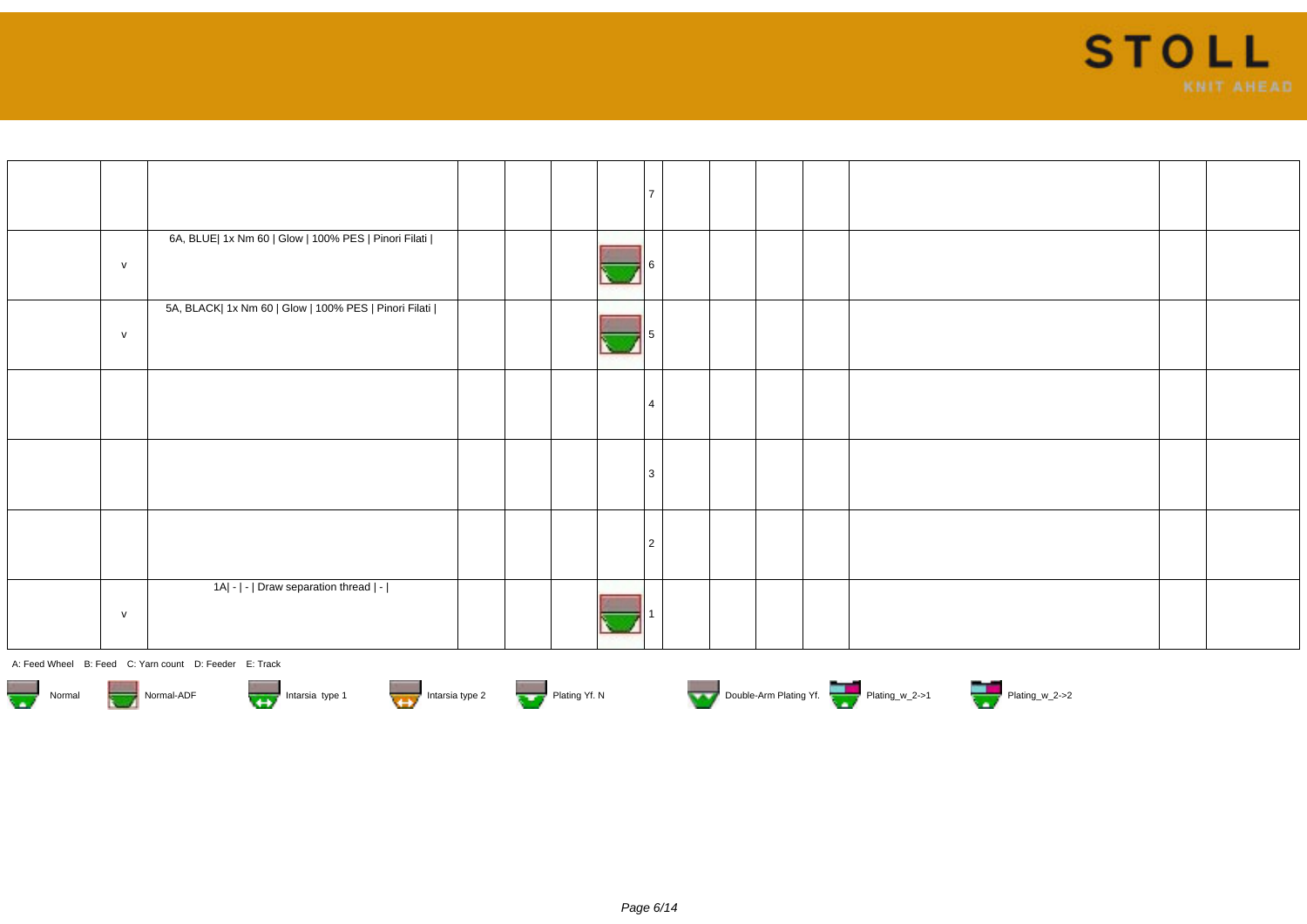### **Pattern No.: 1610016 - Yarn Quality V-Teil(e)**

| $\mathsf A$ | $\sf B$      | ${\bf C}$                                               | D |  | $\mathsf E$     | $\mathsf D$ |  | ${\bf C}$                                               | $\, {\bf B}$  | $\mathsf A$ |
|-------------|--------------|---------------------------------------------------------|---|--|-----------------|-------------|--|---------------------------------------------------------|---------------|-------------|
|             |              |                                                         |   |  |                 |             |  | 16A  1x Nm 50/2   Protection thread   -                 |               |             |
|             |              |                                                         |   |  | 16 I            |             |  |                                                         | $\mathsf{V}$  |             |
|             |              |                                                         |   |  |                 |             |  |                                                         |               |             |
|             |              |                                                         |   |  | 15              |             |  |                                                         |               |             |
|             |              |                                                         |   |  |                 |             |  |                                                         |               |             |
|             |              | 14A, DARKBLUE  1x Nm 21   Cashwool stretch   95% WV, 5% |   |  |                 |             |  |                                                         |               |             |
|             | ${\sf V}$    | PES   Zegna Baruffa                                     |   |  |                 |             |  |                                                         |               |             |
|             |              |                                                         |   |  |                 |             |  | 13A, DARKBLUE  1x Nm 21   Cashwool stretch   95% WV, 5% |               |             |
|             |              |                                                         |   |  | 131             |             |  | PES   Zegna Baruffa                                     | ${\mathsf V}$ |             |
|             |              |                                                         |   |  |                 |             |  |                                                         |               |             |
|             |              | 12A, BLUE  1x Nm 60   Glow   100% PES   Pinori Filati   |   |  |                 |             |  |                                                         |               |             |
|             | $\mathsf{v}$ |                                                         |   |  |                 |             |  |                                                         |               |             |
|             |              |                                                         |   |  |                 |             |  |                                                         |               |             |
|             |              | 11A, MARINE  1x Nm 30   Viscrepe   100% VI   Filpucci   |   |  |                 |             |  |                                                         |               |             |
|             | $\mathsf{v}$ |                                                         |   |  |                 |             |  |                                                         |               |             |
|             |              |                                                         |   |  |                 |             |  |                                                         |               |             |
|             |              |                                                         |   |  | 10 <sup>1</sup> |             |  |                                                         |               |             |
|             |              |                                                         |   |  |                 |             |  |                                                         |               |             |
|             |              |                                                         |   |  |                 |             |  |                                                         |               |             |
|             |              |                                                         |   |  | <u>g</u>        |             |  |                                                         |               |             |
|             |              |                                                         |   |  |                 |             |  |                                                         |               |             |
|             |              |                                                         |   |  |                 |             |  |                                                         |               |             |
|             |              |                                                         |   |  |                 |             |  |                                                         |               |             |
|             |              |                                                         |   |  |                 |             |  |                                                         |               |             |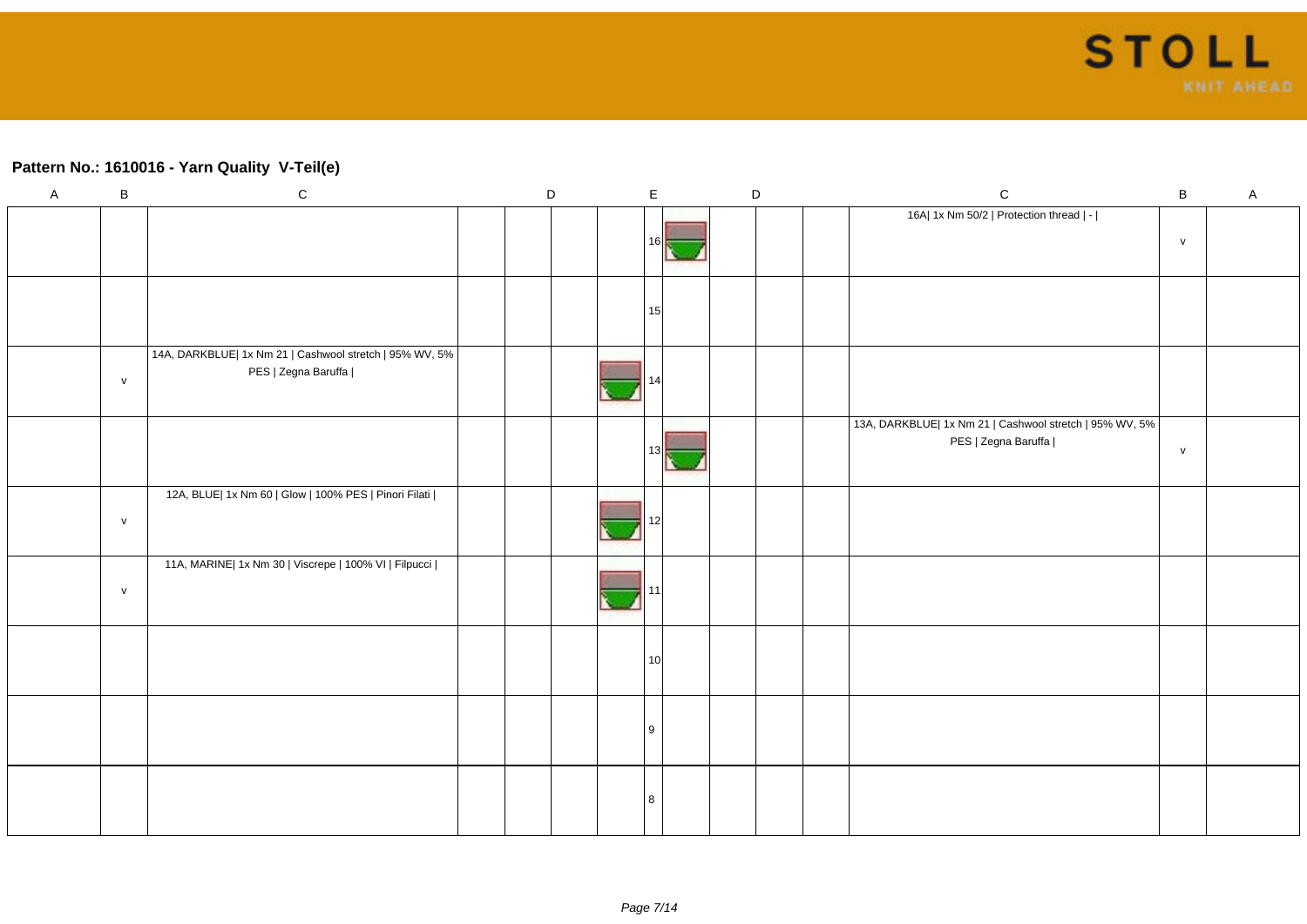

|   |                                        |  |  |                |  |  | 7A, BLUE  1x Nm 60   Glow   100% PES   Pinori Filati | V |  |
|---|----------------------------------------|--|--|----------------|--|--|------------------------------------------------------|---|--|
|   |                                        |  |  | 6              |  |  |                                                      |   |  |
|   |                                        |  |  | 5 <sup>5</sup> |  |  |                                                      |   |  |
|   |                                        |  |  | $\overline{4}$ |  |  |                                                      |   |  |
|   |                                        |  |  | 3              |  |  |                                                      |   |  |
|   |                                        |  |  | 2              |  |  |                                                      |   |  |
| V | 1A  -   -   Draw separation thread   - |  |  |                |  |  |                                                      |   |  |













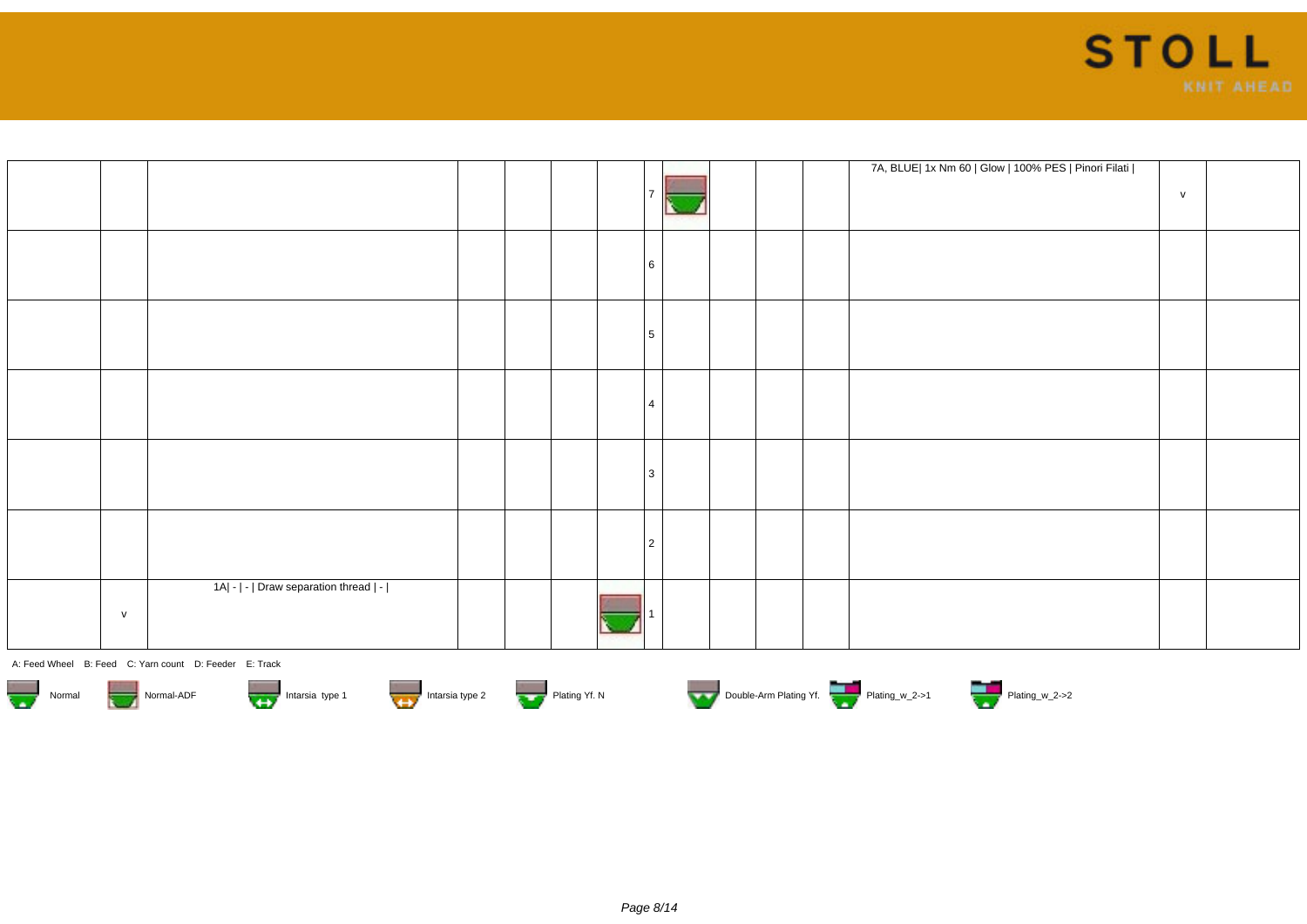### **Pattern No.: 1610016 - Yarn Quality R-Teil(e)**

| $\overline{A}$ | $\sf B$      | ${\bf C}$                                                                      | D |  | $\mathsf E$     |  | $\mathsf D$ | ${\bf C}$                                                                      | $\sf B$      | $\mathsf{A}$ |
|----------------|--------------|--------------------------------------------------------------------------------|---|--|-----------------|--|-------------|--------------------------------------------------------------------------------|--------------|--------------|
|                |              |                                                                                |   |  | 16I             |  |             | 16A  1x Nm 50/2   Protection thread   -                                        | ${\sf V}$    |              |
|                |              |                                                                                |   |  |                 |  |             |                                                                                |              |              |
|                | ${\sf V}$    | 15A  1x Nm 50/2   Protection thread   -                                        |   |  |                 |  |             |                                                                                |              |              |
|                |              |                                                                                |   |  |                 |  |             |                                                                                |              |              |
|                | $\mathsf{V}$ | 14A, DARKBLUE  1x Nm 21   Cashwool stretch   95% WV, 5%<br>PES   Zegna Baruffa |   |  |                 |  |             |                                                                                |              |              |
|                |              |                                                                                |   |  | 13              |  |             | 13A, DARKBLUE  1x Nm 21   Cashwool stretch   95% WV, 5%<br>PES   Zegna Baruffa | $\mathsf{V}$ |              |
|                | ${\sf V}$    | 12A, BLUE  1x Nm 60   Glow   100% PES   Pinori Filati                          |   |  |                 |  |             |                                                                                |              |              |
|                | ${\sf V}$    | 11A, MARINE  1x Nm 30   Viscrepe   100% VI   Filpucci                          |   |  |                 |  |             |                                                                                |              |              |
|                |              |                                                                                |   |  | 10 <sup>1</sup> |  |             |                                                                                |              |              |
|                |              |                                                                                |   |  | l 9             |  |             |                                                                                |              |              |
|                |              |                                                                                |   |  | 8               |  |             |                                                                                |              |              |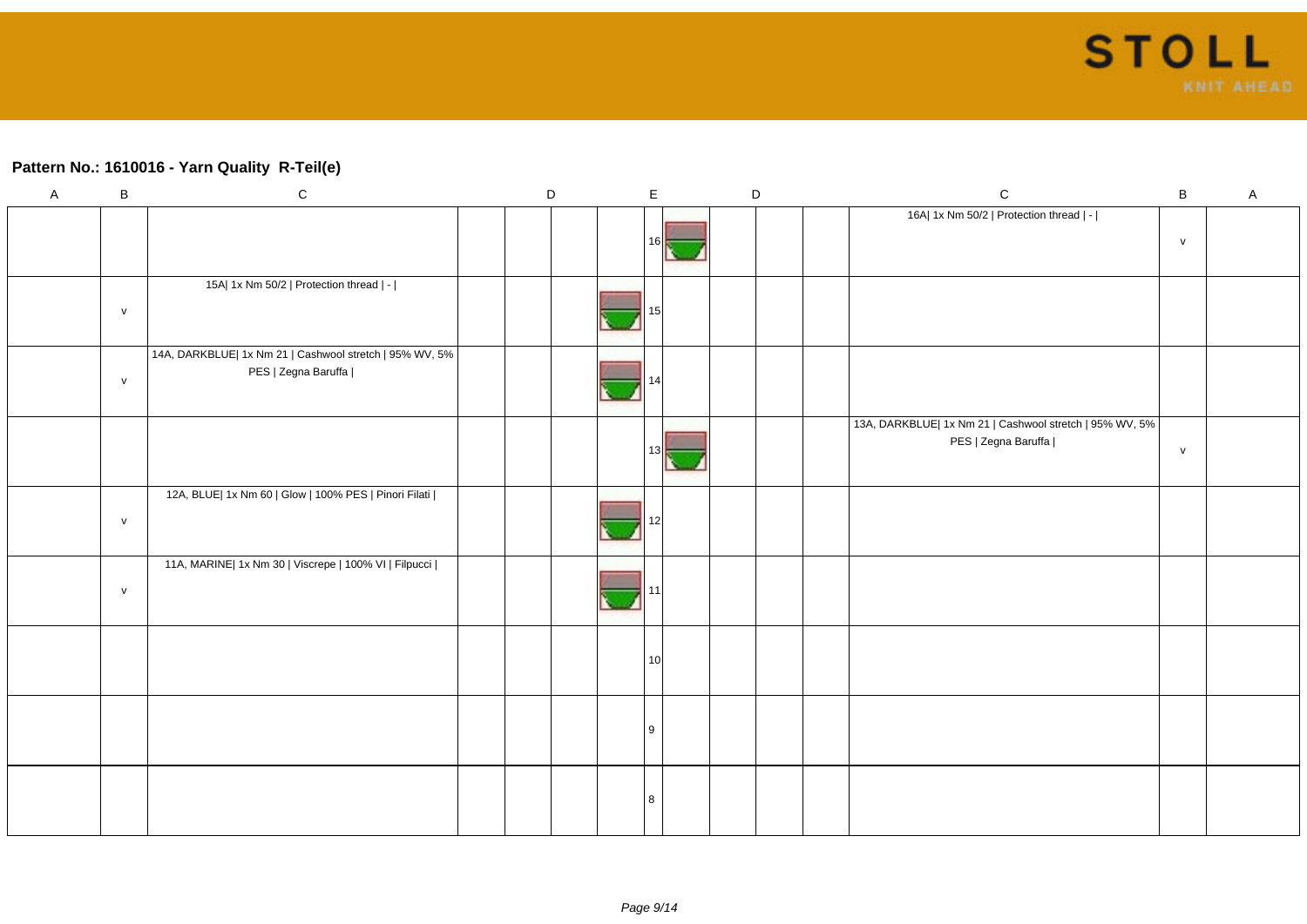

|   |                                        |  |  |    |  | 7A, BLUE  1x Nm 60   Glow   100% PES   Pinori Filati | V |  |
|---|----------------------------------------|--|--|----|--|------------------------------------------------------|---|--|
|   |                                        |  |  | -6 |  |                                                      |   |  |
|   |                                        |  |  | 5  |  |                                                      |   |  |
|   |                                        |  |  |    |  |                                                      |   |  |
|   |                                        |  |  | 3  |  |                                                      |   |  |
|   |                                        |  |  | 2  |  |                                                      |   |  |
| V | 1A  -   -   Draw separation thread   - |  |  |    |  |                                                      |   |  |













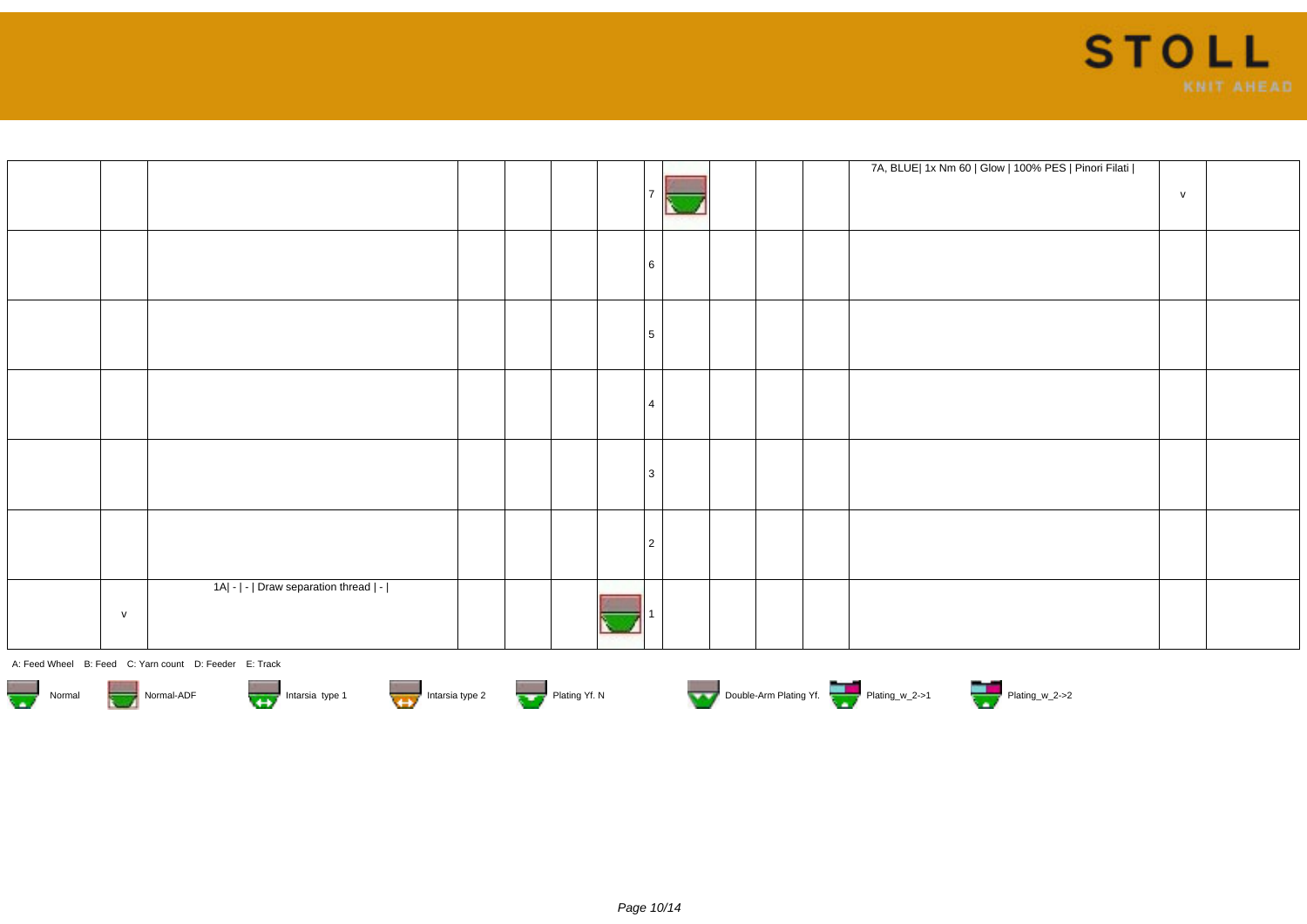## **Pattern No.: 1610016 - Yarn Quality Ärmel links**

| $\mathsf{A}$ | $\sf B$      | ${\bf C}$                                                                      | D |  | $\mathsf E$     | $\mathsf D$ |  | ${\bf C}$                                                                           | $\, {\bf B}$  | $\boldsymbol{\mathsf{A}}$ |
|--------------|--------------|--------------------------------------------------------------------------------|---|--|-----------------|-------------|--|-------------------------------------------------------------------------------------|---------------|---------------------------|
|              |              |                                                                                |   |  | 161             |             |  | 16A  1x Nm 50/2   Protection thread   -                                             | ${\mathsf V}$ |                           |
|              |              |                                                                                |   |  | 15              |             |  |                                                                                     |               |                           |
|              | ${\sf v}$    | 14A, DARKBLUE  1x Nm 21   Cashwool stretch   95% WV, 5%<br>PES   Zegna Baruffa |   |  |                 |             |  |                                                                                     |               |                           |
|              |              |                                                                                |   |  | 13              |             |  |                                                                                     |               |                           |
|              |              |                                                                                |   |  | 12              |             |  |                                                                                     |               |                           |
|              | $\mathsf{v}$ | 11A, MARINE  1x Nm 30   Viscrepe   100% VI   Filpucci                          |   |  |                 |             |  |                                                                                     |               |                           |
|              |              |                                                                                |   |  | 10 <sup>1</sup> |             |  |                                                                                     |               |                           |
|              |              |                                                                                |   |  |                 |             |  | 9A, BLACK  1x Lycra 22 dtex, PA 78 dtex   4495X   93,8% PA,<br>6,2% EA   Zimmermann | $\mathsf{v}$  |                           |
|              | V            | 8A  1x 0,3 mm   Coats Signal Reflective Tape   PES   Coats                     |   |  |                 |             |  |                                                                                     |               |                           |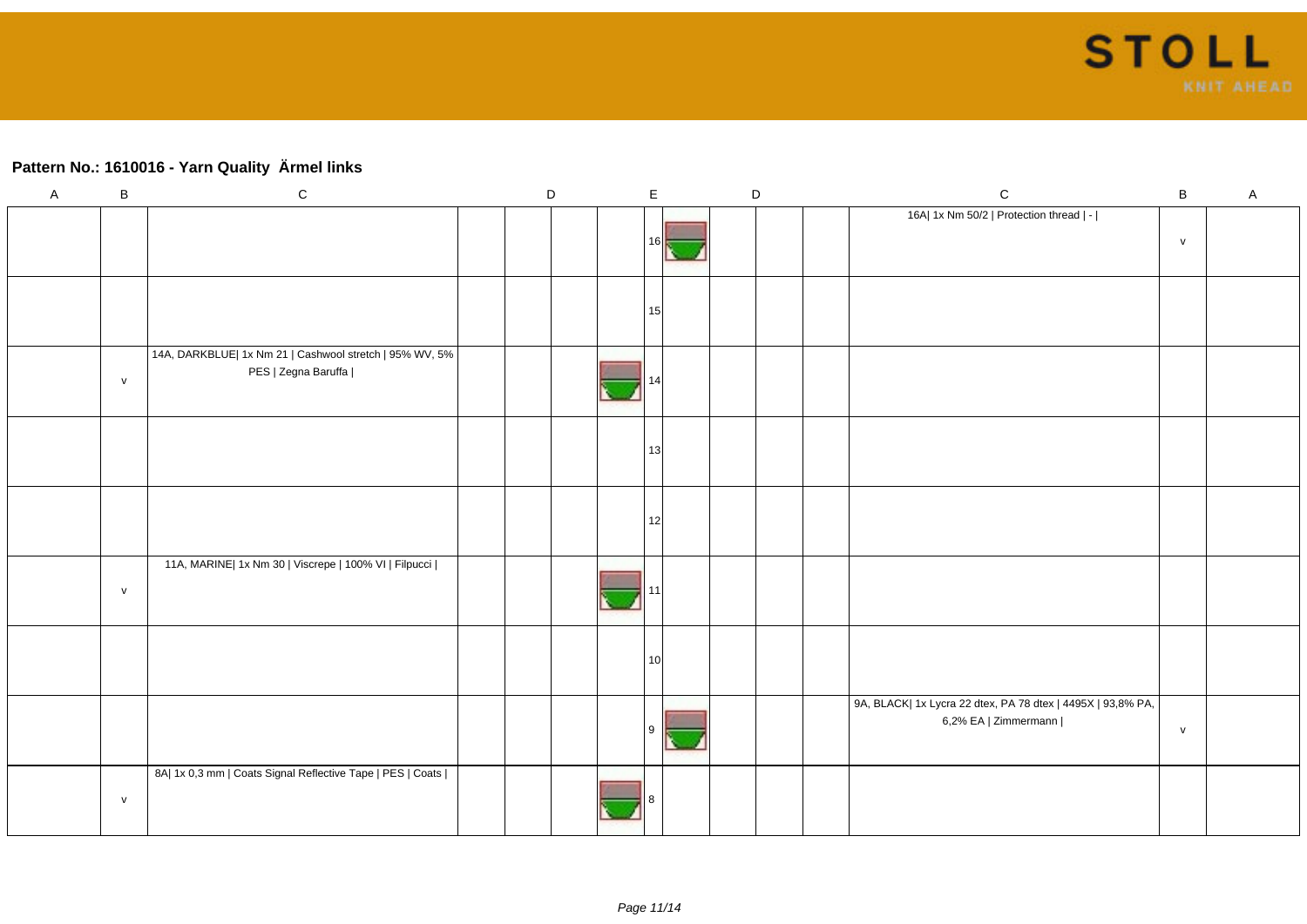

| 2v           | 7A, YELLOW  2x Lycra 22 dtex, PA 78 dtex   4495X   93,8%<br>PA, 6,2% EA   Zimmermann |   |                                                                                      |              |  |
|--------------|--------------------------------------------------------------------------------------|---|--------------------------------------------------------------------------------------|--------------|--|
|              |                                                                                      |   | 6A, YELLOW  2x Lycra 22 dtex, PA 78 dtex   4495X   93,8%<br>PA, 6,2% EA   Zimmermann | 2v           |  |
|              |                                                                                      |   | 5A, YELLOW  1x Nm 60   Glow   100% PES   Pinori Filati                               | $\mathsf{v}$ |  |
|              |                                                                                      |   | 4A, BLUE  1x Nm 60/1   Banda   100% WV   Safil                                       | $\mathsf{v}$ |  |
|              |                                                                                      |   | 3A, BLACK  1x Nm 60/1   Banda   100% WV   Safil                                      | $\mathsf{v}$ |  |
|              |                                                                                      | 2 |                                                                                      |              |  |
| $\mathsf{v}$ | 1A  -   -   Draw separation thread   -                                               |   |                                                                                      |              |  |













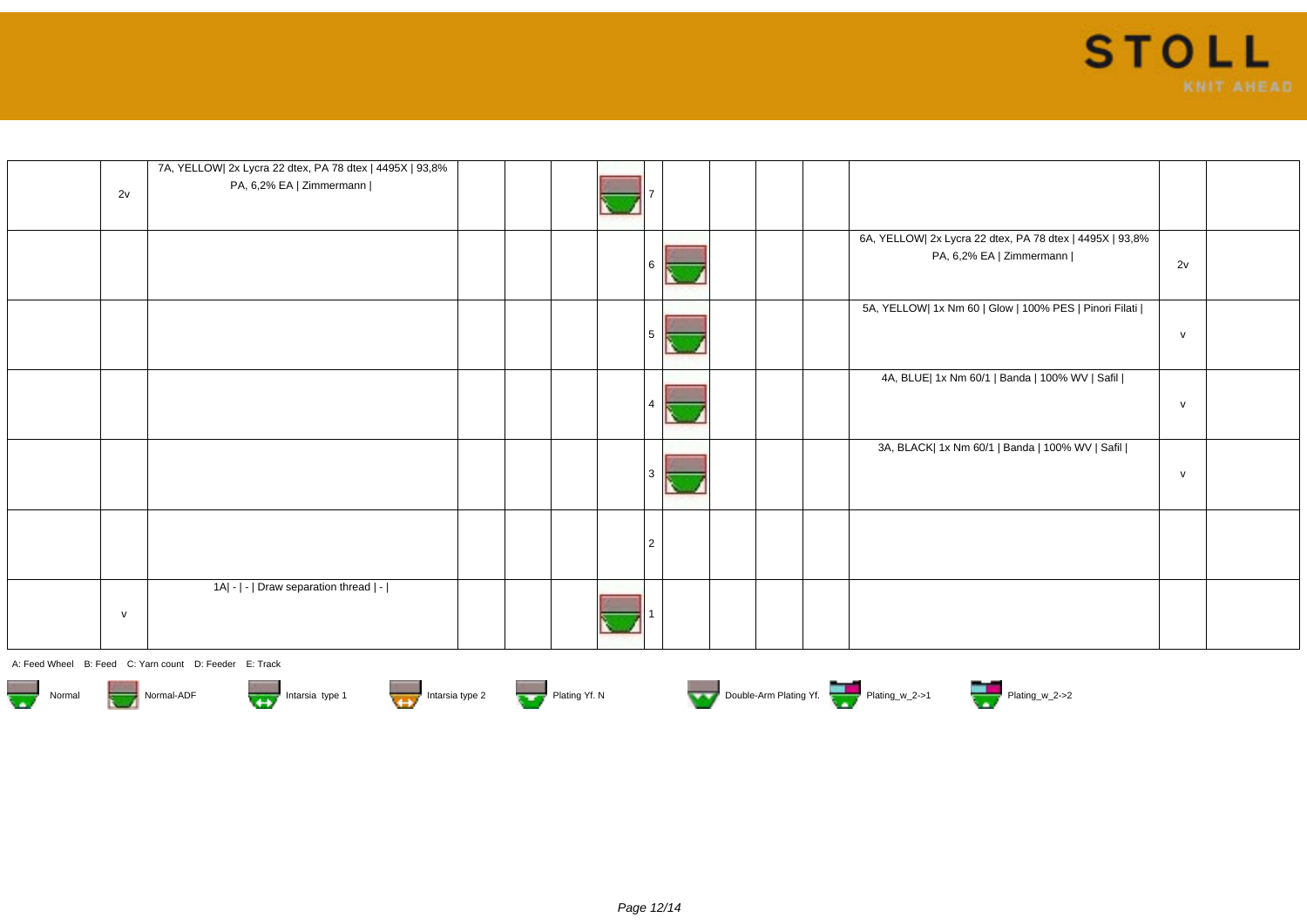# **Pattern No.: 1610016 - Yarn Quality Ärmel rechts**

| $\mathsf A$ | $\, {\bf B}$ | ${\bf C}$ | D |  | $\mathsf E$ | $\mathsf D$ |  | ${\bf C}$ |  | $\, {\bf B}$ | $\mathsf A$                                                                         |               |  |
|-------------|--------------|-----------|---|--|-------------|-------------|--|-----------|--|--------------|-------------------------------------------------------------------------------------|---------------|--|
|             |              |           |   |  |             | 16 II       |  |           |  |              | 16A  1x Nm 50/2   Protection thread   -                                             | $\mathsf{v}$  |  |
|             |              |           |   |  |             | 15          |  |           |  |              |                                                                                     |               |  |
|             |              |           |   |  |             | 14          |  |           |  |              |                                                                                     |               |  |
|             |              |           |   |  |             | 13          |  |           |  |              | 13A, DARKBLUE  1x Nm 21   Cashwool stretch   95% WV, 5%  <br>PES   Zegna Baruffa    | $\mathsf{v}$  |  |
|             |              |           |   |  |             | 12          |  |           |  |              | 12A, MARINE  1x Nm 30   Viscrepe   100% VI   Filpucci                               | ${\mathsf V}$ |  |
|             |              |           |   |  |             | 11          |  |           |  |              |                                                                                     |               |  |
|             |              |           |   |  |             | 10          |  |           |  |              |                                                                                     |               |  |
|             |              |           |   |  |             | l 9         |  |           |  |              | 9A, BLACK  1x Lycra 22 dtex, PA 78 dtex   4495X   93,8% PA,<br>6,2% EA   Zimmermann | ${\mathsf V}$ |  |
|             |              |           |   |  |             | 8           |  |           |  |              | 8A  1x 0,3 mm   Coats Signal Reflective Tape   PES   Coats                          | ${\mathsf V}$ |  |